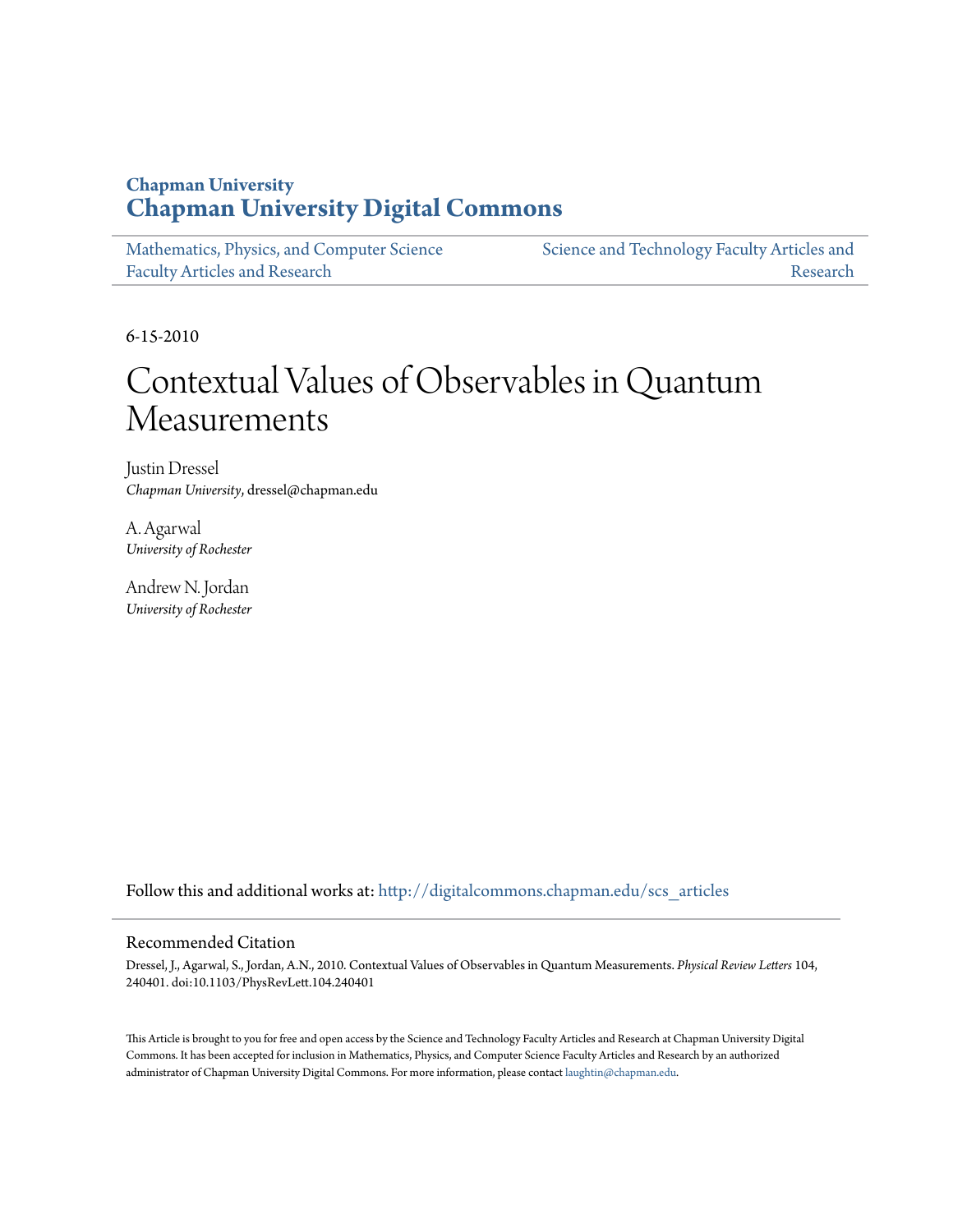## Contextual Values of Observables in Quantum Measurements

### **Comments**

This article was originally published in *Physical Review Letters*, volume 104, in 2010. [DOI: 10.1103/](http://dx.doi.org/10.1103/PhysRevLett.104.240401) [PhysRevLett.104.240401](http://dx.doi.org/10.1103/PhysRevLett.104.240401)

### **Copyright** American Physical Society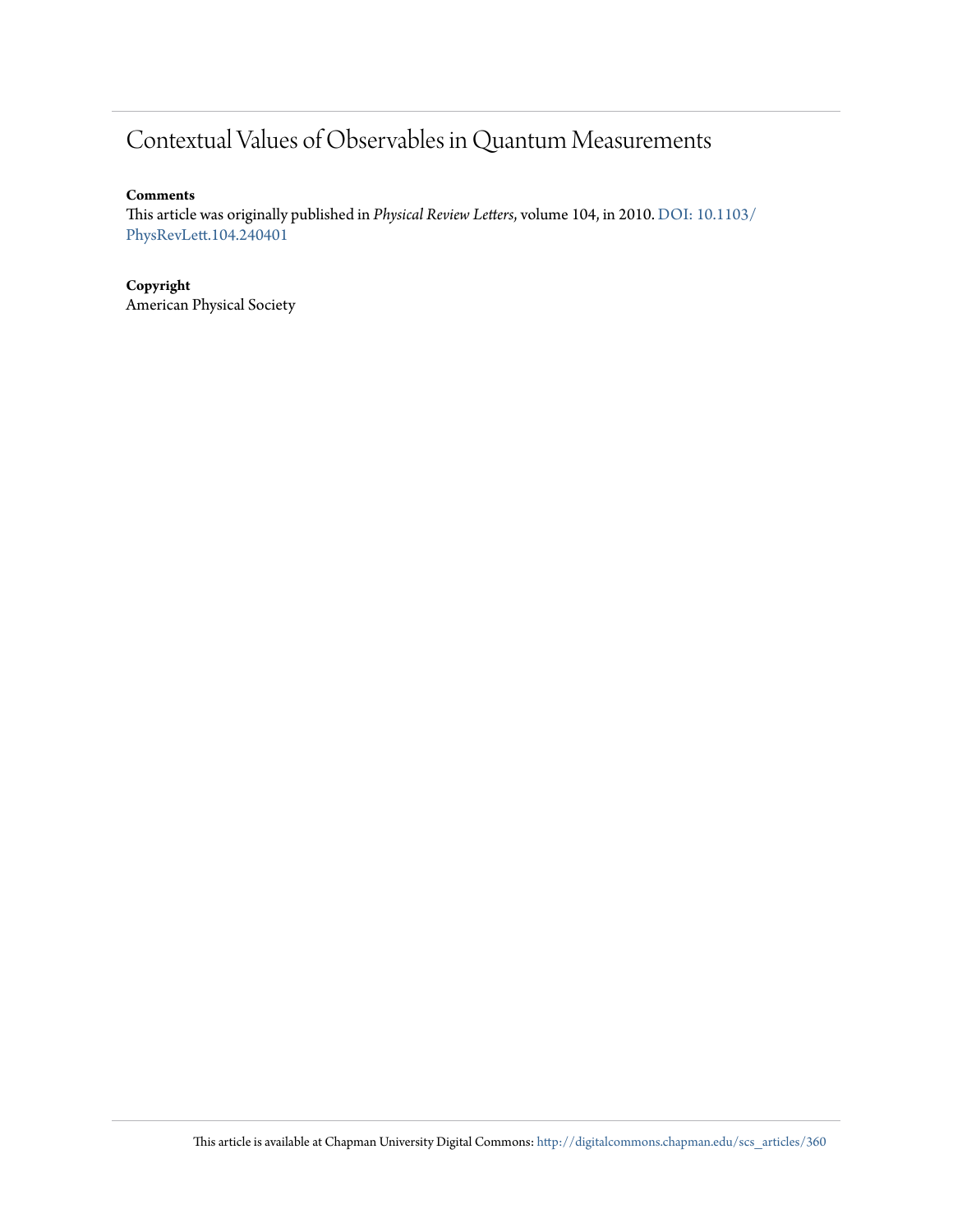#### Contextual Values of Observables in Quantum Measurements

J. Dressel, S. Agarwal, and A. N. Jordan

Department of Physics and Astronomy, University of Rochester, Rochester, New York 14627, USA (Received 23 November 2009; published 15 June 2010)

We introduce contextual values as a generalization of the eigenvalues of an observable that takes into account both the system observable and a general measurement procedure. This technique leads to a natural definition of a general conditioned average that converges uniquely to the quantum weak value in the minimal disturbance limit. As such, we address the controversy in the literature regarding the theoretical consistency of the quantum weak value by providing a more general theoretical framework and giving several examples of how that framework relates to existing experimental and theoretical results.

DOI: [10.1103/PhysRevLett.104.240401](http://dx.doi.org/10.1103/PhysRevLett.104.240401) PACS numbers: 03.65.Ta, 03.67.Lx, 73.23. -b

The weak value (WV) of a quantum operator  $\hat{A}$  was introduced in 1988 by Aharonov, Albert, and Vaidman (AAV) [[1\]](#page-5-0). They claimed that if a system is preselected in an initial quantum state  $|\psi_i\rangle$ , and postselected on a final state  $|\psi_f\rangle$ , then the result of weakly measuring the operator  $\ddot{A}$  was not its expectation value, but rather its weak value:

$$
A_w = \langle \psi_f | \hat{A} | \psi_i \rangle / \langle \psi_f | \psi_i \rangle. \tag{1}
$$

<span id="page-2-0"></span>In the WV literature, it is customary to point out that for a bounded operator the WV can wildly exceed the eigenvalue range, and, unlike the expectation value, can be complex.

The WV has been both a theoretically and experimentally fruitful concept because of these surprising features. Theoretically, WVs have helped to understand counterintuitive results that involve postselection, even resolving difficulties that arise in quantum mechanics such as Hardy's paradox and apparent superluminal travel [[2\]](#page-5-1). They can be further seen as a single-system test of quantum mechanics: whenever the WV exceeds the eigenvalue range, it rules out certain classes of hidden variable theories and is equivalent to violating a generalized Leggett-Garg inequality [[3](#page-5-2)]. On the experimental side, WVs that exceed the eigenvalue range have been observed in optical systems [[4,](#page-5-3)[5\]](#page-5-4). Indeed, WVs have recently found a practical application, because an anomalously large WV may be used to amplify a small shift in a system parameter. This idea has been exploited in polarization [\[6](#page-5-5)] and interferometry [[7\]](#page-5-6) experiments to achieve subpicometer position resolution.

In spite of this list of increasingly impressive accomplishments and insights, there is a long history of controversy regarding WVs [[8](#page-5-7)]. Our primary concern here is not the ample philosophical discussion, but rather the physics controversy which we now detail. (i) As defined, the WV [\(1\)](#page-2-0) is generally complex, so how can it be measured? This was artfully put by Landauer when he asked, ''Has anyone seen a stopwatch with complex numbers on its dial?'' [[9\]](#page-5-8). (Both the real and imaginary parts of the WV expression

are physically relevant, but are measured with different experiments, see, e.g., [\[10\]](#page-5-9).) (ii) Another objection is that the AAV formula [\(1](#page-2-0)) is not unique, and that other results for the WV can arise with a slightly different measurement setup [\[11\]](#page-5-10). (iii) The AAV formula ([1\)](#page-2-0) only applies to pure states and arbitrarily weak measurements, so is there a generalization to the cases of mixed states and finite strength measurements? (iv) Perhaps most worrisome, if we view the WV as a weighted average of the eigenvalues of the operator, and the WV exceeds the eigenvalue range, then we can immediately conclude that there must be negative probabilities weighting the eigenvalues. This is dramatically illustrated in the three-box problem [[8\]](#page-5-7). Taken together, these objections are a formidable challenge to the theoretical consistency of the concept of the WV.

The purpose of this Letter is to take the thesis of the second paragraph together with the antithesis of the third and to develop a synthesis. This will be accomplished by going beyond thinking about an observable in terms of its eigenvalues and advancing the concept that the measurement results must be interpreted within their own context. This idea will give rise to the notion of the contextual values (CV) of an observable. The synthesis occurs by showing how the WV can be subsumed as a special case in the CV formalism. This formalism contains additional information that is able to clarify the objections listed above in an organic fashion. In addition, we will derive a generalized WV formula that can be practically applied to a much larger class of problems that involve postselected averages. We also provide illustrative examples and demonstrate that we can recover a number of predictions for postselected averages in the literature that had been calculated for specific situations using other, more involved techniques.

Contextual values.—The idea behind CV stems from the observation that the intrinsically measurable quantities in the quantum theory are the outcome probabilities for a particular measurement setup. In order to calculate averages of an observable from the measured probabilities, it is empirically necessary to assign values to each outcome as a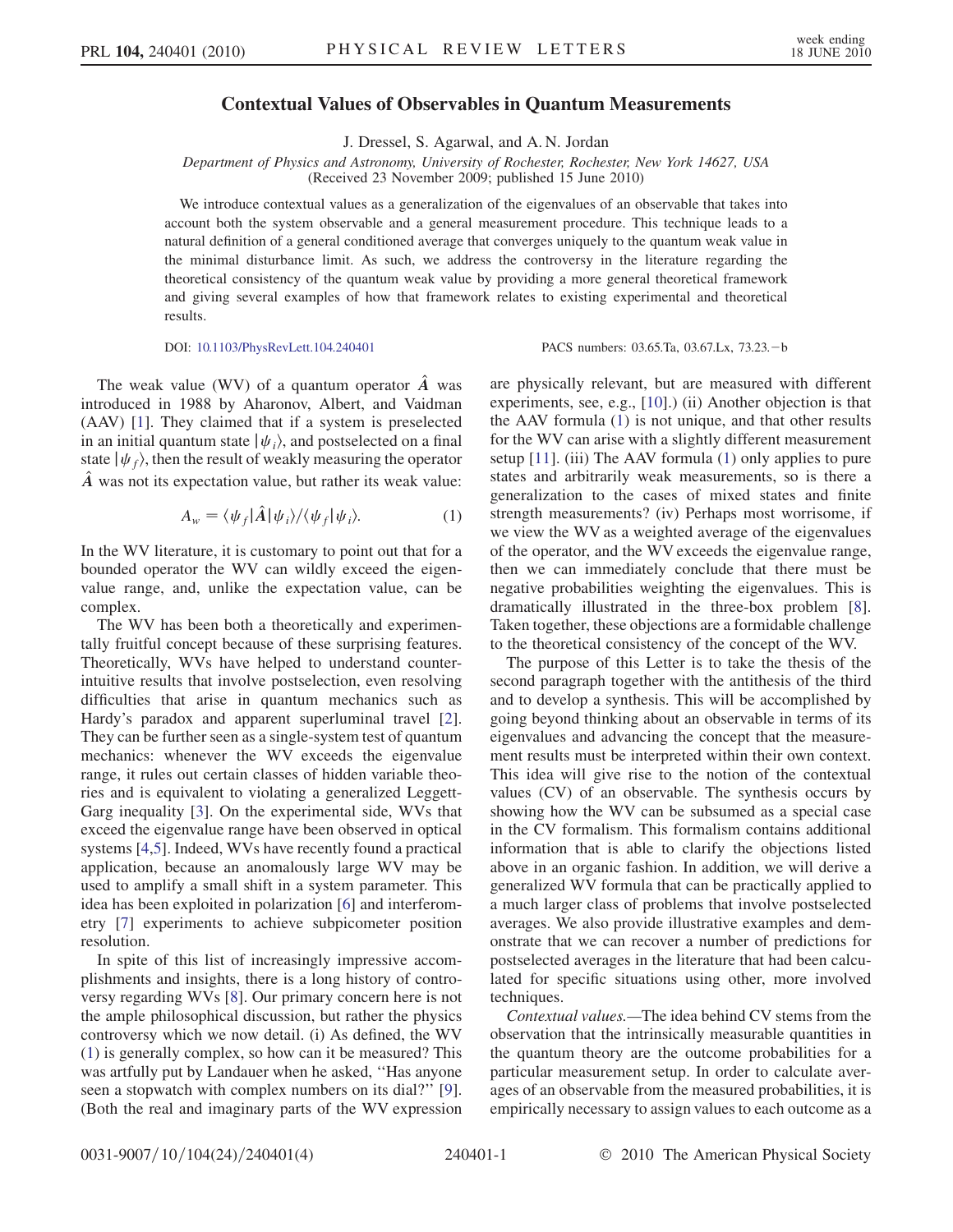separate step. This secondary step becomes implicit in the operator formalism, so is rarely mentioned explicitly.

Under projective measurements such a value assignment seems trivial: the outcomes are perfectly distinguishable and easily assigned meaningful values, which become the eigenvalues for the observable operator. However, when generalizing the measurement to nonprojective outcomes, one must be careful to correctly match the measured probabilities to a consistent value set. We will now show that the observable operator can be expanded in multiple ways corresponding to the possible measurement strategies and value assignments [\(4\)](#page-3-0).

To illustrate how the observable values change, we consider a general measurement that is fully characterized by a set of N measurement operators,  $\mathfrak{M} = {\{\mathbf{\mathbf{\mathcal{M}}}_i\}}$ , which represent the operation of an N-outcome measurement apparatus on the system. This measurement context generates a corresponding positive operator-valued measure (POVM),  $\mathfrak{E} = {\hat{\mathbf{E}}}_j = \hat{\mathbf{M}}_j^{\dagger} \hat{\mathbf{M}}_j$ , which, in conjunction with an arbi-<br>trent doneity operator  $\hat{\mathbf{a}}$  determines a probability measure. trary density operator  $\hat{\rho}$ , determines a probability measure,  $P_j = \text{Tr}[\hat{E}_j \hat{\rho}]$ , on the space of outcomes. Empirically,<br>these probabilities can be measured as the relative frequenthese probabilities can be measured as the relative frequencies of obtaining each outcome.

<span id="page-3-1"></span>Suppose that we wish to reconstruct the average value of an observable  $A$  using this setup. In order to obtain the correct average as a weighted sum,

$$
\langle \mathcal{A} \rangle = \sum_{j} \alpha_{j} P_{i} = \sum_{j} \alpha_{j} \operatorname{Tr}[\hat{E}_{j} \hat{\rho}], \tag{2}
$$

we must explicitly assign a set of values  $\{\alpha_i\}$  to the N outcomes of the apparatus.

We require that such an average be independent of  $\mathfrak{M}$ , and thus a property of the state  $\hat{\rho}$  itself, which constrains the possible value assignments. Specifically, ([2\)](#page-3-1) should be equivalent to the average under a projective context,  $\mathcal{R} =$  $\{\dot{\mathbf{\Pi}}_k\},\$ 

$$
\langle \mathcal{A} \rangle = \sum_{k} a_{k} \operatorname{Tr}[\hat{\Pi}_{k} \hat{\boldsymbol{\rho}}] = \operatorname{Tr}[\hat{A} \hat{\boldsymbol{\rho}}], \tag{3}
$$

<span id="page-3-2"></span>where we have identified the projection-valued measure (PVM) and the corresponding eigenvalues  $\{a_k\}$  as the spectral decomposition of a Hermitian operator  $\ddot{A}$ .

We now assert that the values  $\{\alpha_i\}$  should be determined solely by  $\mathfrak{M}$  so the equality between ([2](#page-3-1)) and [\(3\)](#page-3-2) should hold for any state  $\hat{\rho}$ . It follows that the operator  $\hat{A}$  can be expanded in multiple ways corresponding to possible contexts,

$$
\hat{A} = \sum_{j} \alpha_{j} \hat{E}_{j} = \sum_{k} a_{k} \hat{\Pi}_{k}.
$$
 (4)

<span id="page-3-0"></span>This operator identity defines the contextual values  $\{\alpha_i\}$  of an operator  $\hat{A}$  under a compatible measurement context  $\mathfrak{M}$ as a generalization of its eigenvalues that allows the full empirical reconstruction of the associated physical observable A.

<span id="page-3-3"></span>Indeed we can use this operator equality to obtain the *nth* moment of  $\mathcal A$  using the same experimental setup,

$$
\langle \mathcal{A}^n \rangle = \sum_{j_1, \dots, j_n} \alpha_{j_1} \dots \alpha_{j_n} \operatorname{Tr}[\hat{E}_{j_1} \dots \hat{E}_{j_n} \hat{\boldsymbol{\rho}}], \qquad (5)
$$

provided that the N measurement operators in  $\mathfrak{M}$  and A all commute. In that case the correlation probabilities,  $P_{j_1,\dots,j_n} = \text{Tr}[\hat{\boldsymbol{M}}_{j_n} \cdots \hat{\boldsymbol{M}}_{j_1}\hat{\boldsymbol{\rho}} \hat{\boldsymbol{M}}_{j_1}^{\dagger} \cdots \hat{\boldsymbol{M}}_{j_n}^{\dagger}],$  appearing in [\(5\)](#page-3-3)<br>can be measured as the relative frequencies of the  $N^m$ can be measured as the relative frequencies of the  $N^n$ outcome sequences of n repeated measurements.

In addition to permitting the reconstruction of the moments of the observable, its CV are of great interest in their own right. Note that the moments of the CV themselves,  $\sum_j \alpha_j^n \overline{P}_i$ , only coincide with the moments of A for  $n = 1$ .<br>Such moments, nevertheless, contain, important, physics Such moments nevertheless contain important physics about both the context  $\mathfrak{M}$  and the observable  $\mathcal{A}$ , as we consider shortly.

The construction [\(4](#page-3-0)), in general, will fail if  $N < \dim \tilde{A}$ , will be unique if  $N = \dim \hat{A}$ , and will be underspecified if  $N > \dim \hat{A}$ . The latter case results in an infinite number of possible solutions,  $\{\alpha_i\}$ . As such, we propose that the physically sensible choice of CV is the least redundant set uniquely related to the eigenvalues through the Moore-Penrose pseudoinverse.

To illustrate the construction of the least redundant set of CV, we consider the case when  $\{M_i\}$  and A all commute. It follows that they can all be diagonalized in the same PVM, and ([4\)](#page-3-0) is isomorphic to a matrix equation  $\vec{a} = \vec{F} \vec{\alpha}$  =  $Tr[\hat{\mathbf{\Pi}}_k \hat{E}_j]$ . To find the pseudoinverse of the matrix  $\vec{F}$ , we find its singular value decomposition  $\vec{F} = I/\nabla V^T$ , where  $\sum_{j} F_{kj} \alpha_j$ , with the components of F given by  $F_{kj} =$ <br> $\sum_{j} \prod_{j} \hat{F}_{kj} \alpha_j$ . To find the provide waves of the matrix  $F_{kj}$  we find its singular value decomposition,  $\mathbf{F} = U \Sigma V^T$ , where<br>the orthogonal matrices II and V are composed of the the orthogonal matrices,  $U$  and  $V$ , are composed of the eigenvectors of  $\boldsymbol{F}\boldsymbol{F}^T$  and  $\boldsymbol{F}^T\boldsymbol{F}$ , respectively, and  $\Sigma$  is a diagonal matrix composed of the singular values of  $F$  [[12\]](#page-5-11). The pseudoinverse of F can be constructed as  $F^+$  =  $V\Sigma^+ U^T$ , where  $\Sigma^+$  is the diagonal matrix constructed from  $\Sigma^T$  by inverting all nonzero singular values. It then follows that a uniquely specified set of CV can be defined as  $\vec{a}_0 = F^+ \vec{a}$ . Other solutions of ([4](#page-3-0)) can be written  $\vec{\alpha} =$  $\vec{\alpha}_0 + \vec{x}$ , where  $\vec{x}$  is in the null space of **F**.

Conditioned averages.—Suppose we now wish to generalize the notion of an observable average by conditioning the average on the result of a second measurement. To do so we weight the CV,  $\{\alpha_j^{(1)}\}$ , already determined by the first measurement context,  $\mathfrak{M}^{(1)}$ , with a set of conditional probabilities generated from a second measurement.

A second measurement is performed on the system with a context,  $\mathfrak{M}^{(2)} = {\hat{M}_f^{(2)}}$ , yielding the full context for the (ordered) sequential measurements,  $\mathfrak{M}^{(1,2)} = {\hat{M}_f^{(2)} \hat{M}_j^{(1)}}$ . The corresponding POVM,  $\mathfrak{E}^{(1,2)} = {\{\hat{E}}_{jf}^{(1,2)}} = \hat{M}_j^{(1)\dagger} \hat{M}_j^{(2)\dagger} \hat{M}_j^{(2)} \hat{M}_j^{(1)}\}$ , gives the measurable probabilities,  $\mathfrak{E}^{(1,2)} = {\hat{E}^{(1,2)}_{if}} =$  $P_{jf} = \text{Tr}[\hat{E}_{jf}^{(1,2)}\hat{\boldsymbol{\rho}}]$  and  $P_f = \sum_j P_{jf}$ . From these probabilities we can define a conditional probability in the usual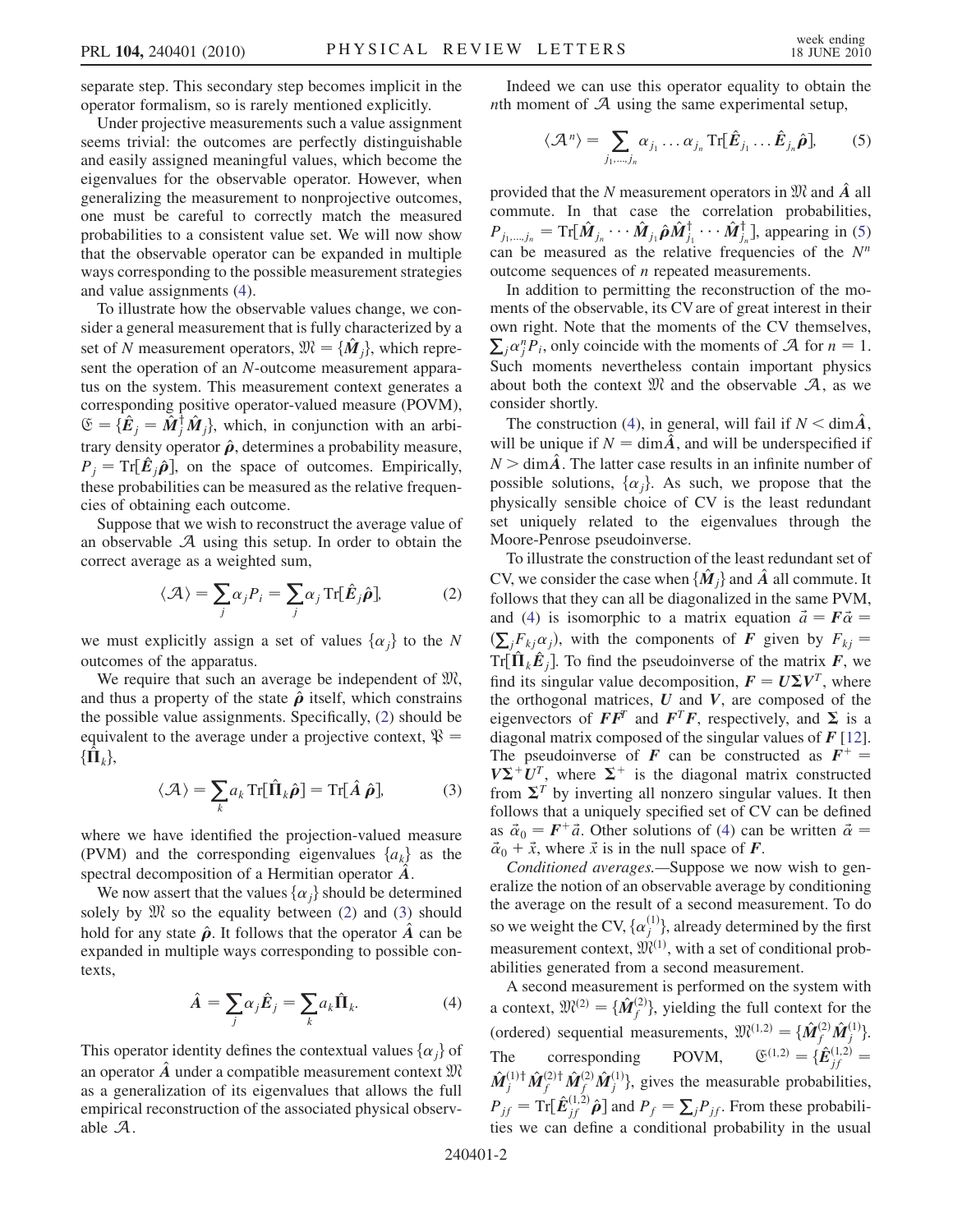<span id="page-4-2"></span>

FIG. 1 (color online). CV (left) and conditioned CV (right) computed using the setup described above Eq. ([10](#page-5-15)) with a coupling strength  $g = 0.1$  and a pointer distribution width  $\sigma =$ 0.3. The preparation state is  $\psi(47\pi/32)$ , and postselection state is  $f(\pi/2)$ . Two detector distributions are compared: Gaussian (top) with conditioned average (right, dotted line) violating the eigenvalue range (dashed lines), and box (bottom) showing the effect of the shape on the WV convergence rate. Strong measurement regime CV for each distribution with  $g = 1.0$  are also shown for comparison (left, dotted line).

<span id="page-4-0"></span>way,  $P_{j|f} = P_{if}/P_f$ , and thus define our main result, the conditioned average of an observable,

$$
f_{f}(\mathcal{A}) = \sum_{j} \alpha_{j}^{(1)} P_{j|f} = \frac{\sum_{j} \alpha_{j}^{(1)} \operatorname{Tr}[\hat{E}_{jf}^{(1,2)} \hat{\boldsymbol{\rho}}]}{\sum_{j} \operatorname{Tr}[\hat{E}_{jf}^{(1,2)} \hat{\boldsymbol{\rho}}]}.
$$
 (6)

Unlike  $\langle A \rangle$ ,  $_f\langle A \rangle$  is explicitly dependent on  $\mathfrak{M}^{(1)}$  and the CV. Hence, it must generally be interpreted as encoding information not just about the observable  $A$ , but also about the measurement context itself.

Conditioned averages must be bounded by the minimum and maximum CV. However, since the CV range is not the same as the eigenvalue range for the observable, values of  $f(\mathcal{A})$  outside the eigenvalue range may be obtained.

Weak values.—To find the weak limit of ([6](#page-4-0)) we note that any measurement context continuously connected to the identity operation can be decomposed into the form  $\mathfrak{M} =$  ${\{\hat{U}_j(g)\hat{E}_j^{1/2}(g)\}}$ , where g is a measurement strength parameter, and  $\hat{U}_j(g) = \exp[i g \hat{G}_j]$  are unitary operators generated by Hermitian operators  $\hat{G}_j$  by Stone's theorem. Since the POVM elements are bounded and partition unity, they can also be expanded as  $\hat{E}_j(g) = p_j \hat{1} + g \hat{E}'_j +$ <br> $\mathcal{O}(\sigma^2)$  where  $\Sigma$   $p_i = 1$  $\mathcal{O}(g^2)$ , where  $\sum_j p_j = 1$ .<br>Writing the initial con-

Writing the initial context in  $(6)$  to first order in g, we find that as  $g \rightarrow 0$ , the weak limit generally depends explicitly on  $\{\hat{G}_j\}$  and  $\{\alpha_j\}$ , and thus will change depending<br>on how it is measured and how the CV are chosen (see also on how it is measured and how the CV are chosen (see also [\[11\]](#page-5-10)). However, if  $\nabla j$ ,  $[\hat{G}_j, \hat{\rho}] = 0$ , so the state is mini-<br>mally disturbed, then the context dependence vanishes and mally disturbed, then the context dependence vanishes and a generalized WV [[13](#page-5-12)] is uniquely defined as the quantity

<span id="page-4-1"></span>
$$
A_w = \operatorname{Tr}[\hat{E}_f^{(2)}\{\hat{A},\hat{\boldsymbol{\rho}}\}]/2 \operatorname{Tr}[\hat{E}_f^{(2)}\hat{\boldsymbol{\rho}}],\tag{7}
$$

where  $\{\cdot, \cdot\}$  denotes the anticommutator. For a pure initial state,  $\hat{\boldsymbol{\rho}} = |\psi_i\rangle\langle\psi_i|$ , a "pure POVM,"  $\nabla j$ ,  $\hat{U}_j = \hat{\mathbf{I}}$ , and a strong final measurement,  $\hat{E}_f^{(2)} = |\psi_f\rangle\langle\psi_f|$  (as considered<br>by AAV and meat subsequent embiontions). (7) can be by AAV and most subsequent applications), [\(7](#page-4-1)) can be written as the real part of  $(1)$  $(1)$  [[14](#page-5-13)].

Photon polarization.—As a first example, a photon polarization measurement of tunable strength is detailed in [\[5\]](#page-5-4) and can be readily interpreted using CV. The Stokes observable  $S<sub>z</sub>$  is measured in the horizontal-vertical polarization basis with the context  $\hat{M}_+ = \gamma \hat{\Pi}_H + \bar{\gamma} \hat{\Pi}_V$  and<br> $\hat{M}_- = \bar{\gamma} \hat{\Pi}_+ + \gamma \hat{\Pi}_-$  leading to the POVM  $\hat{F}_ \hat{M}_{-} = \bar{\gamma} \hat{\Pi}_{H} + \gamma \hat{\Pi}_{V}$ , leading to the POVM,  $\hat{E}_{\pm} = (1/2)(\hat{1} + a\hat{\sigma})$ , where  $a = \gamma^2 - \bar{\gamma}^2$ . The CV for this  $(1/2)(1 + 3\hat{\sigma}_z)$ , where  $g = \gamma^2 - \bar{\gamma}^2$ . The CV for this scenario are uniquely  $\pm 1/g$ , which exceed the eigenvalue range for  $|g|$  < 1.

Computing the conditioned average [\(6](#page-4-0)) of  $S_z$  with an initial state of  $|\psi\rangle = \alpha |H\rangle + \beta |V\rangle$  and a final state  $|f\rangle =$  $(|H\rangle - |V\rangle)/\sqrt{2}$  yields

$$
f\langle S_z \rangle = (|\alpha|^2 - |\beta|^2)/(1 - 4\gamma \bar{\gamma} \operatorname{Re}[\alpha \beta^*]), \qquad (8)
$$

which is the result obtained in [\[5\]](#page-5-4) through direct computation using an ancilla system.

AAV setup.—For the original AAV–von Neumann setup [\[1\]](#page-5-0), implemented using photons in [[4](#page-5-3)], an interaction Hamiltonian  $\hat{H}_{int} = g\delta(t - t_0)\hat{\sigma}_z \otimes \hat{p}_D$  of a qubit with a detector having momentum operator  $\hat{\mathbf{n}}_p$  leads to a condetector having momentum operator  $\hat{p}_D$  leads to a continuous set of measurement operators on the system  $\hat{M}(q) = \langle q - g \hat{\sigma}_z | \Phi_D \rangle$ , where  $| \Phi_D \rangle$  is the initial detector<br>state *a* is the nosition of the detector pointer and *g* is the state,  $q$  is the position of the detector pointer, and  $g$  is the coupling strength. Hence the POVM is simply the initial detector probability density shifted in position by an operator,  $\mathbf{\hat{E}}(q) = P_D(q - g\hat{\sigma}_z) = |\langle q - g\hat{\sigma}_z|\Phi_D\rangle|^2$ .<br>Performing the pseudoinversion [12] leads to

Performing the pseudoinversion [\[12](#page-5-11)] leads to the least redundant set of CV,  $\sigma_z(q)$ , for the z component of the pseudospin,

$$
\sigma_z(q) = [P_D(q - g) - P_D(q + g)]/(a - b(g)),
$$
  
\n
$$
a = \int P_D(q)^2 dq,
$$
  
\n
$$
b(g) = \int P_D(q - g)P_D(q + g) dq.
$$
\n(9)

From these expressions it is immediately clear that if the shift g is small compared to the width of the initial distribution  $P_D(q)$ , then the POVM will be nearly proportional to the identity and the measure of overlap,  $b(g)$ , will be nearly equal to the distribution constant a. Hence, the measurement will be weak and the CV will diverge independently of any specific system states.

For a Gaussian distribution,  $P_D(q) =$ <br> $p[-a^2/2\sigma^2]/(\sigma\sqrt{2\pi})$   $q = 1/2\sigma\sqrt{\pi}$  and  $p(a) =$  $\exp[-q^2/2\sigma^2]/\sigma\sqrt{2\pi}$  $\sqrt{2\pi}$ ,  $a = 1/2\sigma\sqrt{\pi}$ <br>Hence the CV  $a = 1/2\sigma\sqrt{\pi}$ and  $b(g) =$ <br>are  $\sigma_z(q) =$  $a \exp[-(g/\sigma)^2]$ <br> $\sqrt{2} \exp[-a^2/2]$  $a \exp[-(g/\sigma)^2]$ . Hence, the CV are  $\sigma_z(q) = \sqrt{2} \exp[-q^2/2\sigma^2] [\sinh(qg/\sigma^2)/\sinh(g^2/2\sigma^2)]$  [15].<br>With an initial state  $u(\alpha) = (\cos(\alpha/2) \sin(\alpha/2))$  in the  $[15]$  $[15]$ . With an initial state  $\psi(\alpha) = (\cos(\alpha/2), \sin(\alpha/2))$  in the z basis conditioned on a final state  $f(\pi/2) = (2)^{-1/2}(1, 1)$ ,<br>(6) vields [\(6\)](#page-4-0) yields